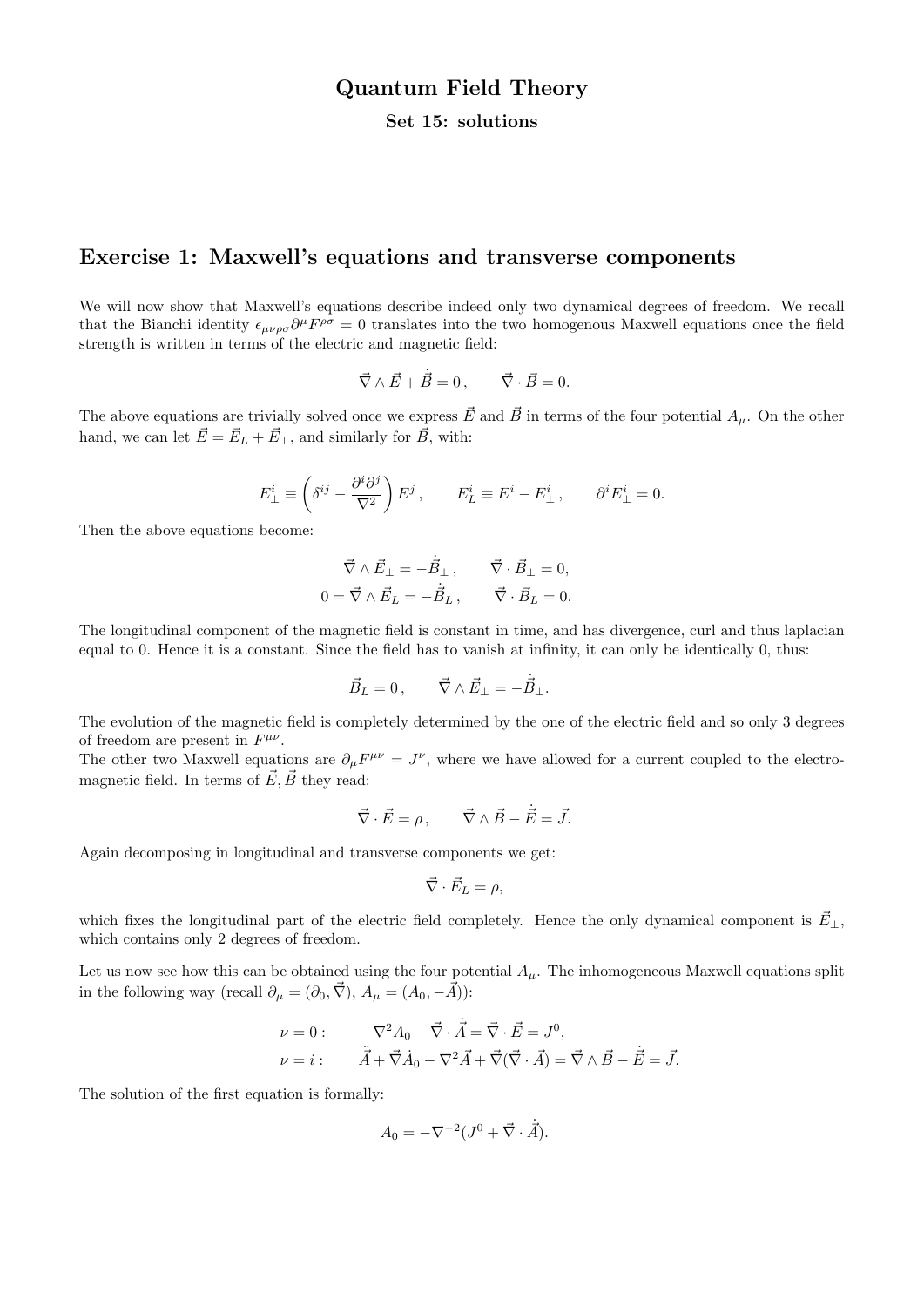Plugging this into the second equation, we get:

$$
\ddot{A}^i - \partial_i \nabla^{-2} (\dot{J}^0 + \vec{\nabla} \cdot \ddot{\vec{A}}) - \nabla^2 A^i + \partial_i (\partial_j A^j) = J^i
$$
  
\n
$$
\implies \left( \delta^{ij} - \frac{\partial^i \partial^j}{\nabla^2} \right) \ddot{A}^j - \nabla^2 \left( \delta^{ij} - \frac{\partial^i \partial^j}{\nabla^2} \right) A^j = J^i + \partial_i \nabla^{-2} \dot{J}^0.
$$

We can recognize a wave equation for the projected component  $A^i_{\perp} = (\delta^{ij} - \frac{\partial^i \partial^j}{\nabla^2})A^j$ . The combination in parenthesis is indeed a projector since, if squared, it is equal to itself. In momentum space we can see that it projects  $A^i$  on the direction orthogonal to the momentum p:

$$
A^i_\perp = \left(\delta^{ij} - \frac{p^i p^j}{p^2}\right) A^j \implies p^i A^i_\perp = 0.
$$

This is equivalent to imposing the Coulomb condition (in that gauge  $\vec{\nabla} \cdot \vec{A}_L = \vec{\nabla} \wedge \vec{A}_L = 0$  thus  $A_L = 0$ ). Indeed the Coulomb gauge identifies the physical degrees of freedom, even if it is not a Lorentz invariant constraint. Moreover the *longitudinal* part  $A_L^i = A^i - A_\perp^i$  does not appear anywhere: it is completely decoupled.

## Exercise 2: Energy momentum tensor

Consider the Lagrangian

$$
\mathcal{L}=-\frac{1}{4}F^{\mu\nu}F_{\mu\nu}-\frac{\lambda}{2}(\partial_{\rho}A^{\rho})^2.
$$

The equations of motion are:

$$
\partial_{\mu}F^{\mu\nu} + \lambda \partial^{\nu}(\partial_{\rho}A^{\rho}) = \Box A^{\nu} - (1 - \lambda)\partial^{\nu}(\partial_{\rho}A^{\rho}) = 0.
$$

The energy momentum tensor can be derived using the usual procedure:

$$
x'^{\mu} = x^{\mu} - a^{\mu},
$$
  
\n
$$
A'_{\rho}(x') = A_{\rho}(x) \simeq A_{\rho}(x') + a^{\nu} \underbrace{\partial_{\nu} A_{\rho}(x')}_{\Delta_{\rho\nu}}.
$$

Thus we get:

$$
J_i^{\mu} = \frac{\partial \mathcal{L}}{\partial(\partial_{\mu}\phi_a)}\Delta_{a i} - \epsilon_i^{\mu}\mathcal{L} \implies T_{\nu}^{\mu} = \frac{\partial \mathcal{L}}{\partial(\partial_{\mu}A_{\rho})}\Delta_{\rho\nu} - \delta_{\nu}^{\mu}\mathcal{L}.
$$

.

And hence:

$$
T^{\mu}_{\ \nu} = -F^{\mu\rho}\partial_{\nu}A_{\rho} + \frac{1}{4}\delta^{\mu}_{\nu}F_{\alpha\beta}F^{\alpha\beta} - \lambda(\partial_{\alpha}A^{\alpha})\partial_{\nu}A^{\mu} + \frac{\lambda}{2}\delta^{\mu}_{\nu}(\partial_{\rho}A^{\rho})^2
$$

We can now check explicitly, that the divergence of the energy momentum tensor vanishes as predicted by Noether's theorem:

$$
\partial_{\mu}T^{\mu}_{\ \nu} = -\partial_{\mu}F^{\mu\rho}\partial_{\nu}A_{\rho} - F^{\mu\rho}\partial_{\mu}\partial_{\nu}A_{\rho} + \frac{1}{2}F^{\alpha\beta}\partial_{\nu}F_{\alpha\beta} \n- \lambda(\partial_{\alpha}A^{\alpha})\partial_{\nu}(\partial_{\mu}A^{\mu}) - \lambda\partial_{\mu}(\partial_{\alpha}A^{\alpha})\partial_{\nu}A^{\mu} + \lambda(\partial_{\alpha}A^{\alpha})\partial_{\nu}(\partial_{\mu}A^{\mu}).
$$

Using the equation of motion for the first term, we can eliminate all the terms proportional to  $\lambda$ . What remains is only:

$$
-F^{\mu\rho}\partial_{\mu}\partial_{\nu}A_{\rho} + \frac{1}{2}F^{\alpha\beta}\partial_{\nu}F_{\alpha\beta} = -\frac{1}{2}F^{\mu\rho}(\partial_{\mu}\partial_{\nu}A_{\rho} - \partial_{\rho}\partial_{\nu}A_{\mu}) + \frac{1}{2}F^{\alpha\beta}\partial_{\nu}F_{\alpha\beta},
$$

where we have used the antisymmetry of the field strength. Expanding this gives:

$$
-\frac{1}{2}F^{\alpha\beta}(\partial_{\alpha}\partial_{\nu}A_{\beta}-\partial_{\beta}\partial_{\nu}A_{\alpha}-\partial_{\nu}F_{\alpha\beta})=-\frac{1}{2}F^{\alpha\beta}(\partial_{\alpha}\partial_{\nu}A_{\beta}-\partial_{\beta}\partial_{\nu}A_{\alpha}-\partial_{\nu}\partial_{\alpha}A_{\beta}+\partial_{\nu}\partial_{\beta}A_{\alpha})=0.
$$

In the limit  $\lambda \to 0$ , the Lagrangian is gauge invariant. Therefore, it could be expected that also the energy momentum tensor is gauge invariant but this is in fact not true, since the Noether formula contains a derivative with respect to the field  $A_\mu$  which is not gauge invariant (only the tensor  $F^{\mu\nu}$  is). Instead under a gauge transformation:

$$
T^{\mu}_{\ \nu} \longrightarrow T^{\mu}_{\ \nu} + F^{\mu \rho} \partial_{\nu} \partial_{\rho} \Lambda.
$$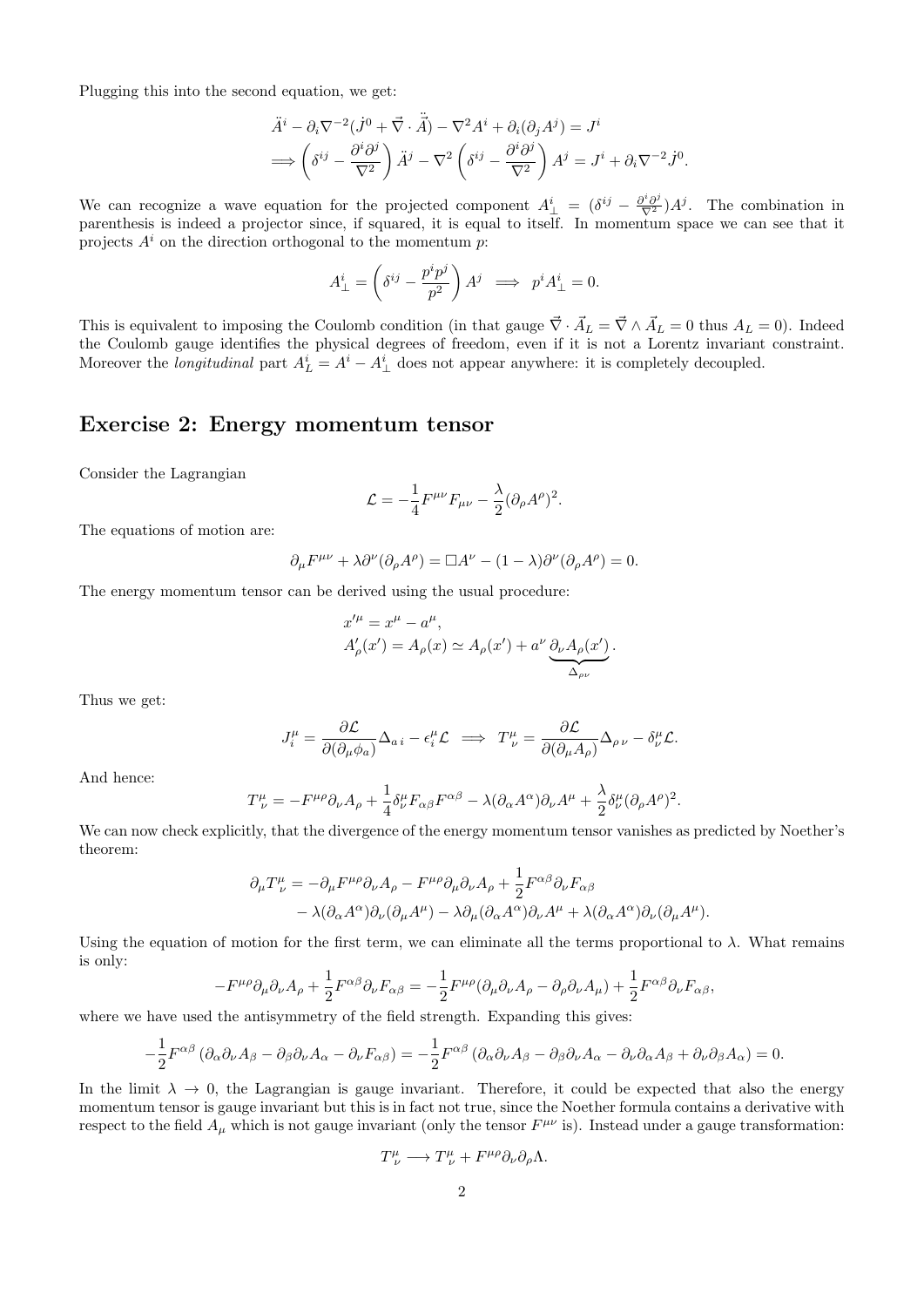On the contrary however, the charges, which are related to physical quantities, must be gauge invariant and indeed they are:

$$
P_{\nu} = \int d^3x \ T_{\nu}^0 \longrightarrow \int d^3x \ T_{\nu}^0 + \int d^3x \ F^{0i} \partial_{\nu} \partial_i \Lambda = \int d^3x \ T_{\nu}^0 - \int d^3x \ \partial_i F^{0i} \partial_{\nu} \Lambda = \int d^3x \ T_{\nu}^0,
$$

where we have integrated by parts and used the equation of motion  $\partial_i F^{i0} = 0$ . To summarize, although the Noether procedure gives us a non gauge invariant energy momentum tensor, the charges are invariant. One can always modify the definition of the energy momentum tensor by adding a piece  $K^{\mu}_{\ \nu}$  which is divergenceless and such that  $K^0_{\nu}$  is a total space derivative. In the present case we can define:

$$
\tilde{T}^{\mu}_{\ \nu}=T^{\mu}_{\ \nu}+F^{\mu\rho}\partial_{\rho}A_{\nu}=F^{\mu\rho}F_{\rho\nu}+\frac{1}{4}\delta^{\nu}_{\mu}F_{\alpha\beta}F^{\alpha\beta}.
$$

Indeed

$$
\partial_\mu (F^{\mu\rho} \partial_\rho A_\nu) = 0 \ , \qquad F^{0\rho} \partial_\rho A_\nu = F^{0i} \partial_i A_\nu = \partial_i (F^{0i} A_\nu) + \text{eq. of motion.}
$$

Since  $\tilde{T}^{\mu}_{\ \nu}$  depends only on the field strength, it is gauge invariant. This could be argued also by noticing that the gauge variation of  $F^{\mu\rho}\partial_{\rho}A_{\nu}$  exactly compensates the one of  $T^{\mu}_{\ \nu}$ . Notice finally that  $\tilde{T}^{\mu}_{\ \nu}$  is symmetric and traceless:

$$
\tilde{T}^{\mu}_{\ \mu} = F^{\mu \rho} F_{\rho \mu} + \frac{1}{4} 4 F_{\alpha \beta} F^{\alpha \beta} = 0.
$$

When  $\lambda \neq 0$ , differentiating the equations of motion with respect to  $x^{\nu}$  gives:

$$
\partial_{\nu}\partial_{\mu}F^{\mu\nu} + \lambda \Box(\partial_{\rho}A^{\rho}) \equiv \lambda \Box(\partial_{\rho}A^{\rho}) = 0,
$$

where the first piece is equal to 0 due to the antisymmetry of the  $F^{\mu\nu}$ . Since  $\Box(\partial_{\rho}A^{\rho})=0$ , if  $\partial_{\rho}A^{\rho}=0$  and  $\partial_t(\partial_\rho A^\rho) = 0$  at a particular time, it is true that  $\partial_\rho A^\rho = 0$  identically. So if both these conditions are satisfied and  $\partial_{\rho}A^{\rho}=0$ , then quantities computed with the equations of motion (like the Noether currents and charges) do not depend on  $\lambda$ . But, in general, if  $\partial_{\rho}A^{\rho} \neq 0$ , a λ-dependence remains.

## Exercise 3: Coulomb gauge

Let us consider the Lagrangian for a massless vector field

$$
\mathcal{L} = -\frac{1}{4} F^{\mu\nu} F_{\mu\nu} \ .
$$

We can obtain the Euler-Lagrange equations performing a variation of the action with respect to the field and imposing this to be vanishing:

$$
\delta_A S = \int d^4x \delta_A \left( -\frac{1}{4} F^{\mu\nu} F_{\mu\nu} \right) = -\frac{1}{4} \int d^4x 2 F^{\mu\nu} \delta_A (F_{\mu\nu})
$$
  
=  $-\frac{1}{2} \int d^4x F^{\mu\nu} 2 \partial_\mu \delta A_\nu = \int d^4x (\partial_\mu F^{\mu\nu}) \delta A_\nu = 0,$ 

where in the last equality we have integrated by parts. Finally the equations of motion read

$$
\partial_{\mu}F^{\mu\nu}=0.
$$

Let us compute the conjugate momenta of the fields  $A_\mu$ . In principle we expect four momenta  $\Pi^\mu$ :

$$
\Pi^{\mu} = \frac{\partial \mathcal{L}}{\partial(\partial_t A_{\mu})} = -F^{\alpha\beta} \frac{\partial(\partial_{\alpha} A_{\beta})}{\partial(\partial_t A_{\mu})} = -F^{0\mu},
$$
  
\n
$$
\Pi^0 = 0, \qquad \Pi^i = -F^{0i} = \partial^i A^0 - \partial^0 A^i = \partial_t A_i - \partial_i A_0.
$$

The conjugate momentum of the field  $A_0$  is identically vanishing. This suggests that the zero component of the vector potential is not a dynamical variable, even if it appears explicitly in the Lagrangian. This can be seen also looking at the zero component of the equations of motion: it translates in a constraint for the conjugate momenta which can be used to solve the field  $A_0$  with respect to the others:

$$
0 = \partial_i F^{i0} = \partial_i \Pi^i = -\vec{\nabla} \cdot \dot{\vec{A}} - \nabla^2 A_0.
$$